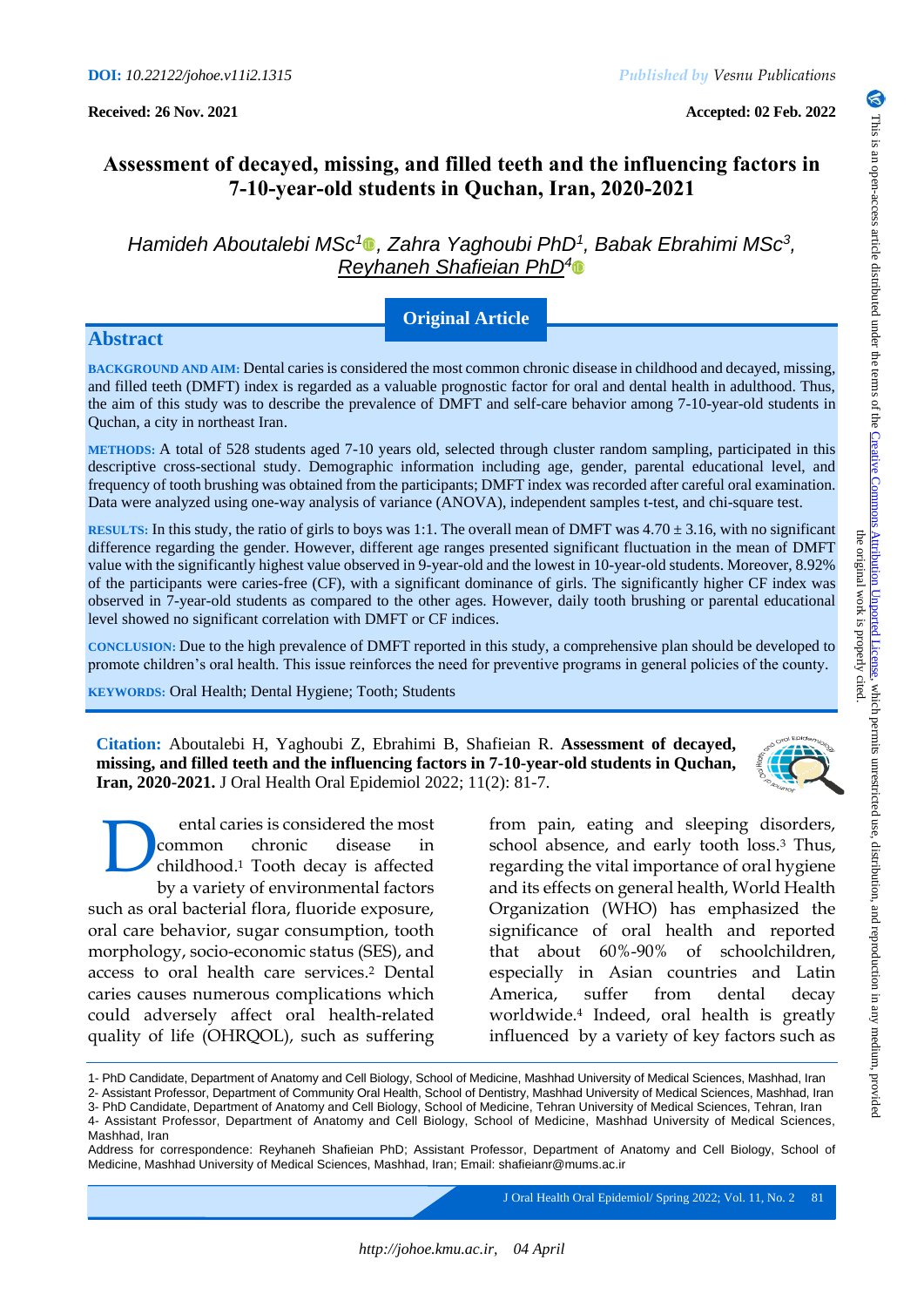high-quality nutrition and drinking water, high level of knowledge and attitude towards the issue, and SES. <sup>5</sup> For example, in line with the impact of SES on most common health problems, dental caries are believed to be more common among lower socio-economic classes like ethnic minorities and those who live in deprived areas.<sup>6</sup>

In epidemiological studies regarding dental caries, decayed, missing, and filled teeth (dmft) are considered the most common oral health epidemiological indices which represent the oral health status of the population and have been accepted by authorities and international organizations such as the WHO.<sup>7</sup> Indeed, "DMFT" index is a simple, fast-reaching, and reliable index to determine mouth and tooth health situation in children with mixed dentition.<sup>8</sup> According to the WHO recommendation for lowering DMFT, it is strongly required to recognize the oral health situation of different geographical areas in order to make potential preventive efforts for oral diseases. However, based on available databases, no studies have been done up to now in this field in Quchan, Iran. Thus, in line with the priority of preventive treatments in general policies of the country<sup>9</sup> and the emphasis of WHO on oral and dental health due to its impact on the quality of life (QOL)<sup>10</sup> and given the prevalence of oral and dental diseases in Iran and the insistent need to update the current data, the present study aimed to investigate the oral health status of 7-10-year-old students in Quchan from 2020 to 2021. The results of this study could be beneficial for health planners involved in oral health education and caries prevention.

#### **Methods**

The current study was a descriptive crosssectional one carried out during 2020-2021. Of all students of 26 elementary schools of Quchan (including 14 girls' and 12 boys' elementary schools), 528 students, aged 7-10 years old, were selected via cluster random sampling ( $n = 528$ ). The sample size was determined according to Krejcie and Morgan

Table.<sup>11</sup> The inclusion criteria were: 1. agreement to participate in the study, 2. full participation, and 3. having no physical illness. Moreover, all participants were assured that their contribution would affect their grades in no way.

Due to the difficulty in making decision on the underlying reasons for tooth loss, especially molars, in children aged 10-12 years, this age range was omitted from this study.

All participants were examined and interviewed under the supervision of two general dentists. Demographic data including age and gender were asked from the participants while parental educational level and frequency of tooth brushing, representative of basic factors influencing oral and dental health, were noted by the participants' parents using a general information form. The DMFT index was calculated by counting the number of decayed, missing, and filled deciduous teeth after careful dental examination and diagnosis as recommended by WHO.<sup>12</sup> Tooth decay diagnosis was made once any cavity in points and grooves, smooth surfaces, or surrounding enamel floor of teeth was examined. Teeth with a temporary or permanent filling were considered filled teeth. Lost or extracted teeth (in cases of decay) were taken as missed teeth. It is notable that tooth loss due to extraction for orthodontic treatment or following trauma was excluded in this study.

Examinations were performed while students were sitting at a dental unit under standard artificial light, using disposable mirror and dental explorer. Hypochlorite solution was used to sterilize instruments.

The statistical analysis was performed using SPSS software (version 20, IBM Corporation, Armonk, NY, USA). After descriptive analysis, data were analyzed by one-way analysis of variance (ANOVA) to evaluate any statistical differences in DMFT index in terms of age groups, parental educational level, and daily tooth brushing. Independent samples t-test was used to test the possible DMFT index relationship with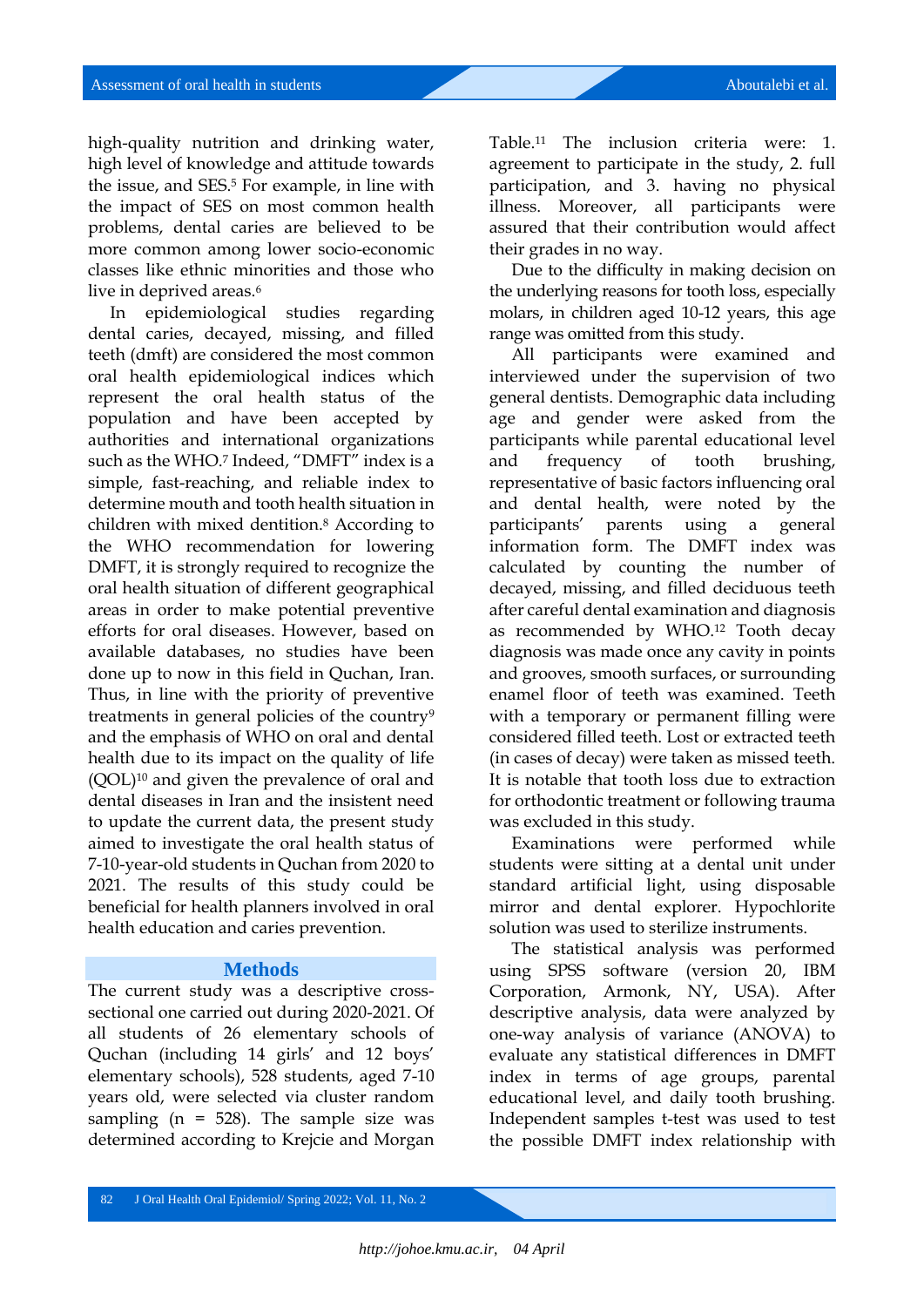gender. Chi-square test was also applied to assess any relationship between caries-free (CF) index and categorical variables (educational level and gender). P-value under 0.05 (P < 0.05) was considered significant.

This study was performed in accordance with Institutional Review Board (IRB) of Mashhad University of Medical Sciences, Mashhad, Iran. All participants were given oral and written information about the aim of the study and were assured that any contribution would be voluntary and their personal information would remain completely confidential.

#### **Results**

A total of 528 students aged 7-10 years old participated in this study with an equal gender distribution (boys vs. girls = 1:1). The overall mean of DMFT was 4.70 ± 3.16, with no significant difference regarding the gender  $(P = 0.472)$ . The mean values of DMFT in students aged 7 (38.5%), 8 (19.5%), 9 (26.8%), and 10 (15.2%) years were 4.69 ± 3.44, 4.97 ± 3.06, 5.23 ± 2.84, and 3.43 ± 2.75, respectively. No significant difference was observed in the mean value of DMFT comparing students aged 7 with those aged 8 (P = 0.476), aged 7 with those aged 9  $(P = 0.123)$ , and aged 8 with those aged 9  $(P = 0.523)$ . However, the mean of DMFT in students aged 10 showed a significant

decrease as compared with all other age ranges ( $P = 0.001$ ) (Table 1).

In this study, 8.92% of all students were CF, with a significant dominance of girls (P = 0.002). Moreover, 7-year-old students showed significantly higher CF index in comparison to other ages including those aged 8 (P = 0.041), 9 (P = 0.043), and 10 years  $(P = 0.037)$ . However, no significant difference in the CF index was observed while comparing students aged 8 with those aged 9 ( $P = 0.057$ ), aged 8 with those aged 10 ( $P = 0.065$ ), and aged 9 with those aged 10 ( $P = 0.067$ ) (Table 1).

In this study, parental educational level and frequency of daily tooth brushing were evaluated to assess any probable correlation with the mean of DMFT or CF indices. Parental educational level was categorized as under diploma, diploma, bachelor's degree, and higher. Diploma was the most prevalent educational level in both parents. However, neither fathers' nor mothers' educational level showed any significant correlation with DMFT ( $P = 0.176$  and  $P = 0.517$ , respectively) or CF ( $P = 0.481$  and  $P = 0.941$ , respectively) indices (Table 2).

In terms of frequency of daily tooth brushing, more than half of the students (53.03%) brushed their teeth once a day, while 33.91% reported no daily tooth bushing, 12.31% brushed their teeth twice a day, and 0.61% three times a day.

| on demographic characteristics (age and gender) |                                                       |             |                          |                 |                         |  |  |  |
|-------------------------------------------------|-------------------------------------------------------|-------------|--------------------------|-----------------|-------------------------|--|--|--|
| <b>Demographic</b>                              | <b>Relative frequency</b>                             | dmft (mean) | $\mathbf{P}^{\#}$        | <b>CF</b> index | ${\bf P}^{**}$          |  |  |  |
| <b>variables</b>                                | $\left[\mathbf{n} \left( \overline{\%}\right)\right]$ |             |                          | [n (%)]         |                         |  |  |  |
| Age (year)                                      |                                                       |             | $0.001*$                 |                 | $0.041*$                |  |  |  |
|                                                 | 200 (38.50)                                           | 4.69        | Against 8: 0.476         | 24(4.70)        | <b>Against 8: 0.041</b> |  |  |  |
|                                                 |                                                       |             | Against 9: 0.123         |                 | Against 9: 0.043        |  |  |  |
|                                                 |                                                       |             | Against 10: 0.001        |                 | Against 10: 0.037       |  |  |  |
| 8                                               | 101 (19.50)                                           | 4.97        | Against 9: 0.523         | 5(1.05)         | Against 9: 0.057        |  |  |  |
|                                                 |                                                       |             | <b>Against 10: 0.001</b> |                 | Against 10: 0.065       |  |  |  |
| 9                                               | 140 (26.80)                                           | 5.23        | Against 10: 0.001        | 7(1.04)         | Against 10: 0.067       |  |  |  |
| 10                                              | 80 (15.20)                                            | 3.43        |                          | 10(1.09)        |                         |  |  |  |
| Gender                                          |                                                       |             | $0.351$ \$               |                 | $0.002*$                |  |  |  |
| <b>Boys</b>                                     | 257(50.00)                                            | 4.81        |                          | 13(2.50)        |                         |  |  |  |
| Girls                                           | 257 (50.00)                                           | 4.61        |                          | 33(6.40)        |                         |  |  |  |

**Table 1.** Distribution of decayed, missing, and filled teeth (DMFT) and caries-free (CF) indices based on demographic characteristics (age and gender)

 $P < 0.05$  is considered significant, \*\*Chi-square test;  $\#$ One-way analysis of variance (ANOVA);  ${}^s$ Independent samples t-test DMFT: Decayed, missing, and filled teeth; CF: Caries-free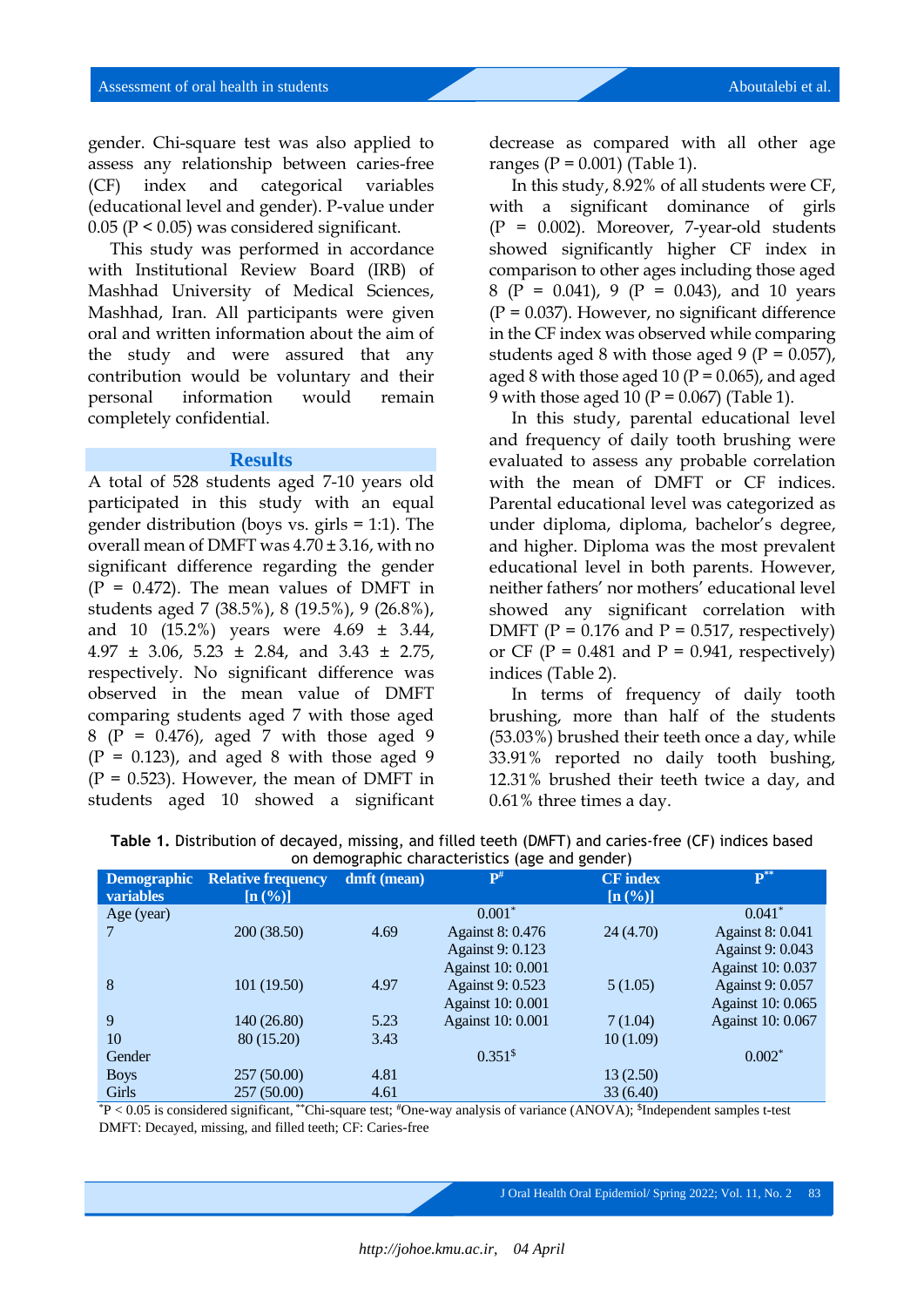| <b>Parental educational level Relative frequency</b> | $\left[\mathbf{n}\left(\mathcal{\%}\right)\right]$ | dmft (mean) | $\mathbf{p}$ | <b>CF</b> index<br>[n (%)] | $\mathbf{P}^{**}$ |
|------------------------------------------------------|----------------------------------------------------|-------------|--------------|----------------------------|-------------------|
| Father's educational level                           |                                                    |             | 0.176        |                            | 0.481             |
| Under diploma                                        | 112 (21.8)                                         | 4.83        |              | 7(1.4)                     |                   |
| <b>Diploma</b>                                       | 303 (58.9)                                         | 4.69        |              | 32(6.2)                    |                   |
| Bachelor's degree                                    | 88 (17.1)                                          | 4.64        |              | 6(1.2)                     |                   |
| Higher                                               | 11(2.1)                                            | 6.83        |              | 2(0.2)                     |                   |
| Mother's educational level                           |                                                    |             | 0.517        |                            | 0.941             |
| Under diploma                                        | 141 (27.4)                                         | 4.82        |              | 13(2.5)                    |                   |
| <b>Diploma</b>                                       | 320(62.3)                                          | 4.61        |              | 29(5.6)                    |                   |
| Bachelor's degree                                    | 50 (9.7)                                           | 4.68        |              | 4(0.8)                     |                   |
| Higher                                               | 3(0.6)                                             | 6.56        |              | 0(0)                       |                   |

**Table 2.** Distribution of decayed, missing, and filled teeth (DMFT) and caries-free (CF) indices based on particular level

\*One-way analysis of variance (ANOVA); \*\*Chi-square test

DMFT: Decayed, missing, and filled teeth; Caries-free Caries

However, no significant correlation was found with DMFT ( $P = 0.948$ ) or CF ( $P = 0.382$ ) indices regarding frequency of daily tooth brushing (Table 3).

#### **Discussion**

Health maintenance reinforces the need to consider all aspects of well-being including oral and dental health. A major problem in this field is dental caries whose influencing factors still remain part of a multi-dimensional puzzle to discover and focus on.<sup>13</sup>

The present study revealed that the mean value of DMFT in 7-10-year-old children in Quchan was  $4.70 \pm 3.16$ , with no significant difference regarding the gender. The results of this study were similar to those of the study by Ajami and Ebrahimi who claimed that the mean value of DMFT in a population of 1938 pre-school (6-year-old) children in Mashhad was  $4.72 \pm 4.18$ , with no significant difference regarding the gender.<sup>14</sup> Moreover, Shahrabi et al. declared that the mean of DMFT value in 12-year-old students of Tehran, Iran, was 3.07, with no significant difference considering the gender.<sup>15</sup>

However, Bayat Movahed et al. reported that the mean of DMFT value in Iranian 9-yearold students was 3.6, representing a significant difference regarding the gender.<sup>16</sup>

The controversy between the two studies could be due to the difference in the sample size, as the latter was conducted on a large number of children (n = 8723).

In this study, different age ranges showed significant differences in the mean of DMFT index. While 9-year-old students showed the significantly highest mean of DMFT index, the lowest was observed among 10-year-old students. Although it is supposed that DMFT index would either remain the same or increase over time, the results of the present study might be modified by augmentation of the sample size of 10-year-old students.

The findings of the present study revealed that parental educational level had no significant correlation with DMFT or CF indices. Babaei Hatkehlouei et al. also showed that the educational level of mothers had no significant influence on the DMFT index of first-grade elementary students in Mazandaran Province, Iran. 17

| Table 3. Distribution of decayed, missing, and filled teeth (DMFT) and caries-free (CF) indices |  |  |  |  |  |  |
|-------------------------------------------------------------------------------------------------|--|--|--|--|--|--|
| based on frequency of daily tooth brushing                                                      |  |  |  |  |  |  |

| <b>Frequency of daily tooth brushing</b> | <b>Relative frequency</b><br>$\left[\mathbf{n}\left(\mathrm{\%}\right)\right]$ | dmft (mean) | $\mathbf{P}^*$ | <b>CF</b> index<br>$\left[\mathbf{n}\left(\frac{0}{0}\right)\right]$ | $\mathbf{P}^{**}$ |
|------------------------------------------|--------------------------------------------------------------------------------|-------------|----------------|----------------------------------------------------------------------|-------------------|
|                                          |                                                                                |             | 0.948          |                                                                      | 0.382             |
|                                          | 174 (33.91)                                                                    | 4.83        |                | 16(3.10)                                                             |                   |
|                                          | 274 (53.03)                                                                    | 4.67        |                | 21(4.10)                                                             |                   |
|                                          | 63 (12.31)                                                                     | 4.47        |                | 9(1.80)                                                              |                   |
|                                          | 3(0.61)                                                                        | 4.05        |                | 0(0)                                                                 |                   |

\*One-way analysis of variance (ANOVA); \*\*Chi-square test DMFT: Decayed, missing, and filled teeth; CF: Caries-free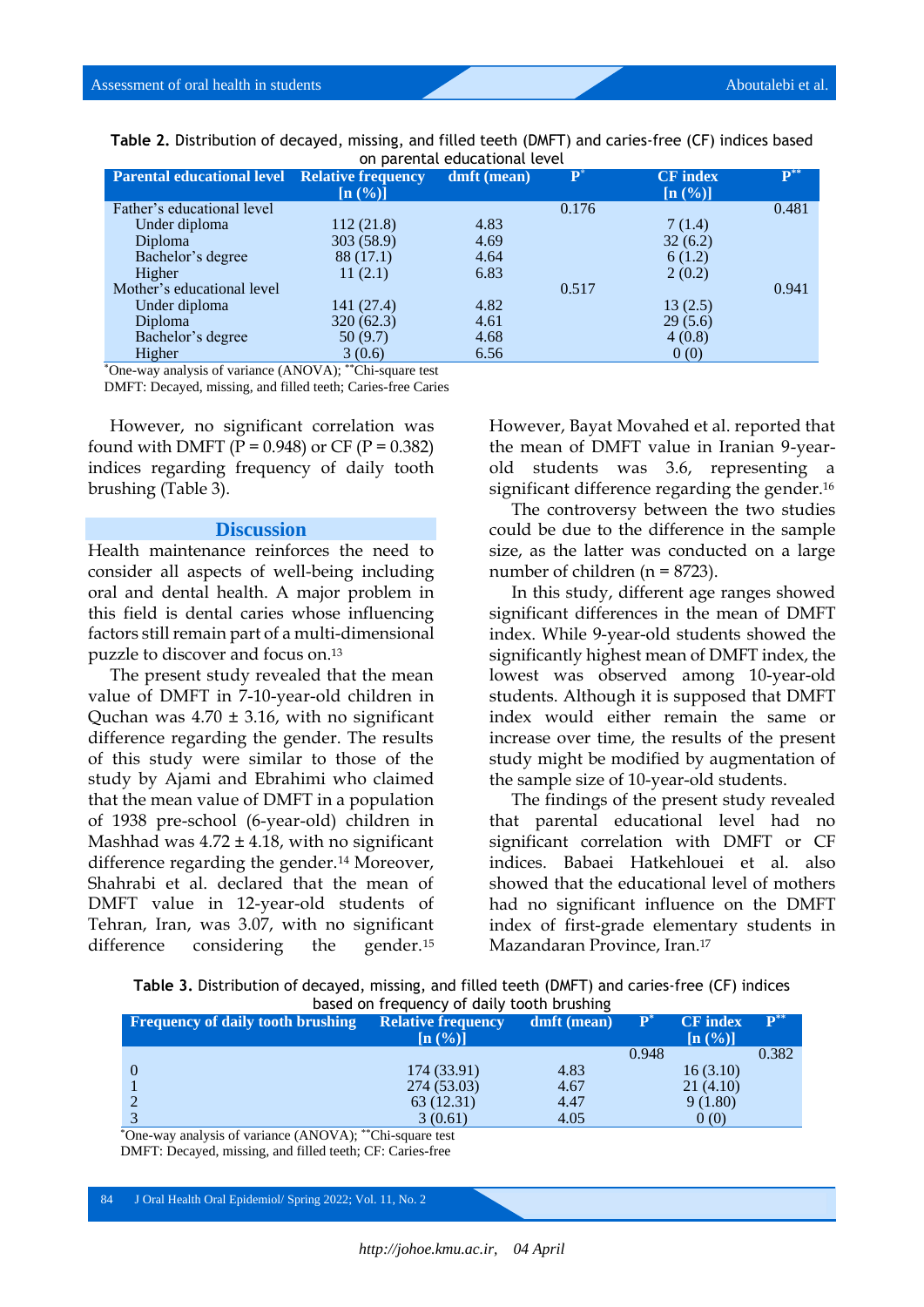However, the results of the present study contradicted with those presented by Meamar et al.<sup>18</sup> and Mohebi et al.,<sup>19</sup> who claimed that DMFT was lower in higher parental educational level.

Indeed, there are few studies that have identified a significant relationship between indicators of mothers' oral health and their children's oral health status. Based on the evaluation of mothers' DMFT along with use of mouth rinse and dental floss, Lee et al. concluded that the better the oral health status of the mother, the better the oral health status of the child was. <sup>20</sup> This issue implies that parental behavior toward dental care may affect children' oral health status including DMFT more meaningfully.

In the present study, no significant relationship was found between DMFT and the frequency of tooth brushing as an oral self-care behavior. The findings showed that 33.91% of children did not brush their teeth daily. Fani showed that 17.5% of 11-12-yearold students living in Bavanat region, Iran, did not brush their teeth daily.<sup>9</sup> Toumarian et al. reported that about one-third of 12-year-old students living in Qom, Iran, did not perform daily tooth brushing. 21

Although it is hypothesized that advanced parental educational level may result in higher awareness and upper socioeconomic background, the findings of this study indicated its insufficiency to positively affect children's oral health. <sup>22</sup> Indeed, the rate of caries incidence is drastically related to feeding practices, snacking habits, and pattern of dental visiting which all could significantly affect the DMFT index in children.<sup>23</sup>

In the current study, 8.92% of students were found CF. Toumarian et al. reported that 10.7% of 12 year-old students living in Qom were discovered CF. <sup>21</sup> In the present study, no statistical significance was found in DMFT value regarding gender or age. However, the results of the present study revealed that the rate of being CF was significantly higher in girls than boys. However, Ajami and Ebrahimi<sup>14</sup> and Nour Elahian and Afshari<sup>24</sup>

showed no significant difference in the CF index regarding the gender. On the contrary, the present study showed that gender of participants was significantly correlated with the CF state, revealing girls to be significantly more CF. Furthermore, the results indicated that 7-year-old students were more CF. This could be due to least time period after deciduous tooth eruption in comparison to the other ages.

Treating dental caries is costly and the disease is one of the four most expensive diseases.<sup>1</sup> To protect against dental caries, several personal oral hygiene instructions are recommended including proper brushing and dental flossing, dietary changes comprising sugar intake reduction, and fluoride therapy.25,26 Indeed, the diet of individuals, SES, dental anomalies, work/life environment, and exposure to drinking water containing fluoride have been determined to have a direct effect on dental caries.<sup>27</sup> In order to promote the health of the community, health programs should begin in early ages and continue in adulthood.3,28 Since poor oral health in childhood is a negative prognostic factor for oral health status in adulthood, school-based oral health programs like supervised tooth brushing, fluoridecontaining products delivery, and promoting access to oral health services can improve oral health of children in mixed dentition period. Indeed, taking care of oral and dental health should start from childhood to successfully continue in adulthood.

One of the limitations of this study was that DMFT index was recorded as a whole instead of separate parts including decayed, missing, and filled teeth. Moreover, although parental educational level and frequency of daily tooth brushing hold no significant correlation with DMFT or CF indices, it is recommended to evaluate some more influential factors such as frequency of dentistry consultation and use of fluoride mouth rinsing solutions.

### **Conclusion**

The prevalence of dental caries in deciduous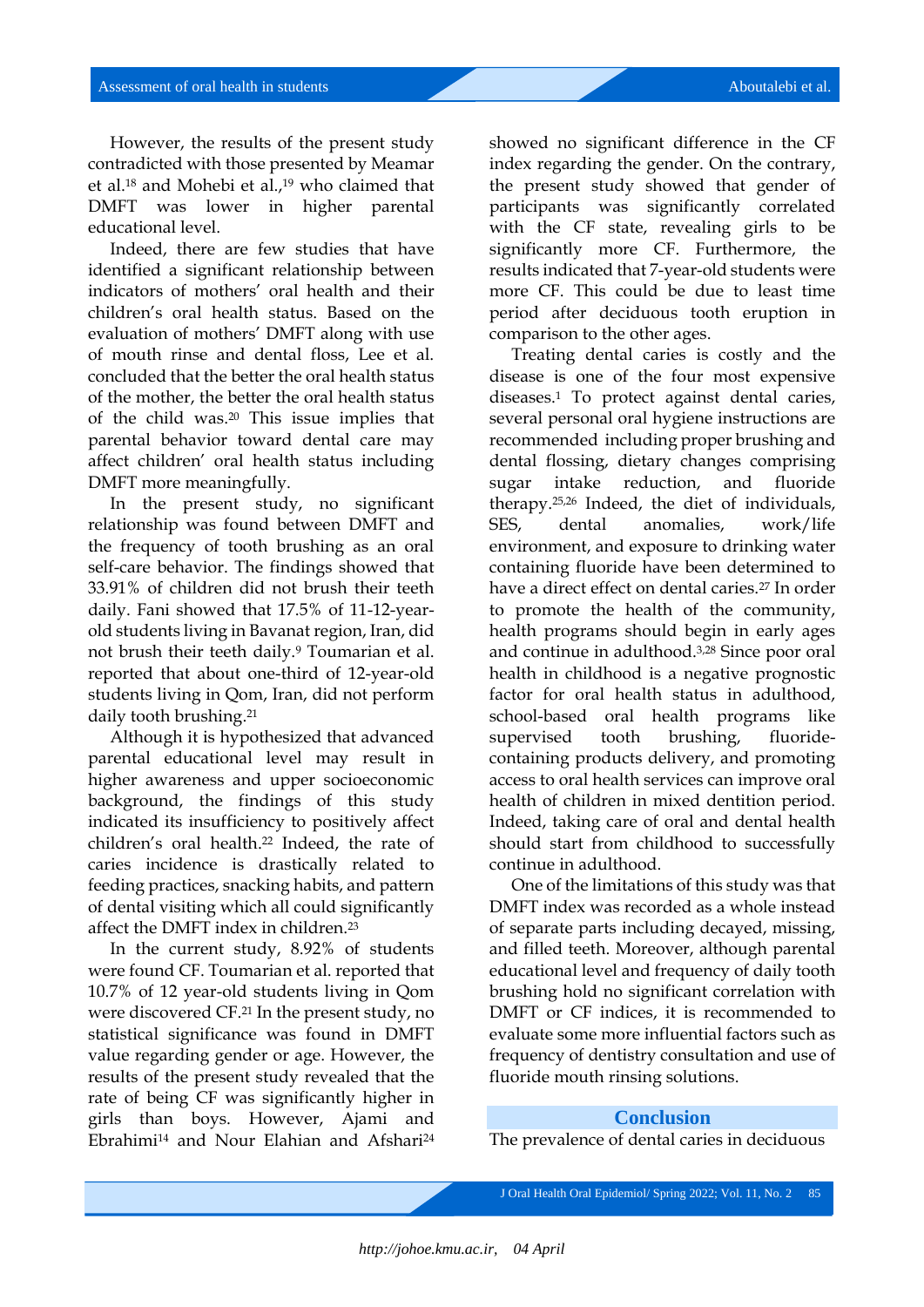dentition is an alarming sign for poor oral health in adulthood. Therefore, more attention should be paid to the oral health of elementary school-aged children. This study revealed that the mean value of DMFT in students of Quchan was higher than WHO standards; thus, to improve the present situation, it is necessary to develop a proper plan paying more attention to dental and oral health through mass media, health service centers,

and health teachers in schools.

### **Conflict of Interests**

Authors have no conflict of interests.

### **Acknowledgments**

We would like to thank the Vice-Chancellor for Research of Mashhad University of Medical Sciences for approval and financial support of this study (grant number: 980235).

#### **References**

- 1. Chenicheri S, R U, Ramachandran R, Thomas V, Wood A. Insight into oral biofilm: Primary, secondary and residual caries and phyto-challenged solutions. Open Dent J 2017; 11: 312-33.
- 2. Almerich-Torres T, Montiel-Company JM, Bellot-Arcis C, Iranzo-Cortes JE, Ortola-Siscar JC, Almerich-Silla JM. Caries prevalence evolution and risk factors among schoolchildren and adolescents from Valencia (Spain): Trends 1998-2018. Int J Environ Res Public Health 2020; 17(18).
- 3. Sistani MMN, Hataminia Z, Hajiahmadi M, Khodadadi E. Nine years' trend of dental caries and severe early childhood caries among 3-6-year-old children in Babol, Northern Iran. Electron Physician 2017; 9(6): 4683-8.
- 4. Aggeryd T. Goals for oral health in the year 2000: Cooperation between WHO, FDI and the national dental associations. Int Dent J 1983; 33(1): 55-9.
- 5. Campus G, Cocco F, Strohmenger L, Cagetti MG. Caries severity and socioeconomic inequalities in a nationwide setting: Data from the Italian National pathfinder in 12-years children. Sci Rep 2020; 10(1): 15622.
- 6. Shaffer JR, Carlson JC, Stanley BO, Feingold E, Cooper M, Vanyukov MM, et al. Effects of enamel matrix genes on dental caries are moderated by fluoride exposures. Hum Genet 2015; 134(2): 159-67.
- 7. Zhang T, Hong J, Yu X, Liu Q, Li A, Wu Z, et al. Association between socioeconomic status and dental caries among Chinese preschool children: A cross-sectional national study. BMJ Open 2021; 11(5): e042908.
- 8. Elyassi GN, Nasiri P, Malekzadeh SA, Moosazadeh M. Comparison of dental caries (DMFT and DMFS indices) between asthmatic patients and control group in Iran: A meta-analysis. Asthma Res Pract 2021; 7(1): 2.
- 9. Fani MM. Evaluation of DMFT index in 11-16 year- old children of Bavanat in 2001. J Dent Shiraz Univ Med Sci 2003; 4(1): 23-30. [In Persian].
- 10. Khalid T, Mahdi SS, Khawaja M, Allana R, Amenta F. Relationship between socioeconomic inequalities and oral hygiene indicators in private and public schools in Karachi: An observational study. Int J Environ Res Public Health 2020; 17(23): 8893.
- 11. Krejcie RV, Morgan DW. Determining sample size for research activities. Educ Psychol Meas 1970; 30(3): 607-10.
- 12. World Health Organization. Oral health surveys: Basic methods. 5<sup>th</sup> ed. Geneva, Switzerland: WHO; 2013.
- 13. Asl Aminabadi N, Balaei E, Pouralibaba F. The effect of 0.2% sodium fluoride mouthwash in prevention of dental caries according to the DMFT index. J Dent Res Dent Clin Dent Prospects 2007; 1(2): 71-6.
- 14. Ajami B, Ebrahimi M. Evaluation of oral health status amongst 6-7-year-old children in Mashhad in 2001. J Mashad Dent Sch 2005; 29(3-4): 235-42. [In Persian].
- 15. Shahrabi M, Mohandes F, Seraj B. Assessing DMFT index in 12 years old students attending hearing impaired schools in Tehran. J Dent Med Tehran Univ Med Sci 2007; 19(4): 102-6. [In Persian].
- 16. Bayat Movahed S, Samadzadeh H, Ziyarati L, Memary N, Khosravi R, Sadr-Eshkevari P. Oral health of Iranian children in 2004: A national pathfinder survey of dental caries and treatment needs. East Mediterr Health J 2011; 17(3): 243-9.
- 17. Babaei Hatkehlouei M, Tari H, Goudarzian AH, Hali H. Decayed, missing, and filled teeth (DMFT) index among first-grade elementary students in Mazandaran Province, Northern Iran. Int J Pediatr 2017; 5(6): 5069-77.
- 18. Meamar N, Ghazizadeh A, Mahmoodi S. DMFT (decayed, missing and filled teeth) index and related factors in 12- year- old school children in Sanandaj. Sci J Kurdistan Univ Med Sci 2000; 5(1): 30-6. [In Persian].
- 19. Mohebi S, Ramezani A, Matlabi M, Mohammadpour L, Noor NS, Hosseini ES. The survey of oral-dental health of grade 3 students of Gonabad primary schools in 2007. Horizon Med Sci 2009; 14(4): 69-76. [In Persian].
- 20. Lee SM, Kim HN, Lee JH, Kim JB. Association between maternal and child oral health and dental caries in Korea. J Public Health (Berl) 2019; 27(2): 219-27.
- 21. Toumarian L, Souri S, Farhadi H. DMFT index study of 12 year-old students living in Qom City. J Dent Sch Shahid Beheshti Univ Med Sci 2005; 23(3): 467-74. [In Persian].

86 J Oral Health Oral Epidemiol/ Spring 2022; Vol. 11, No. 2